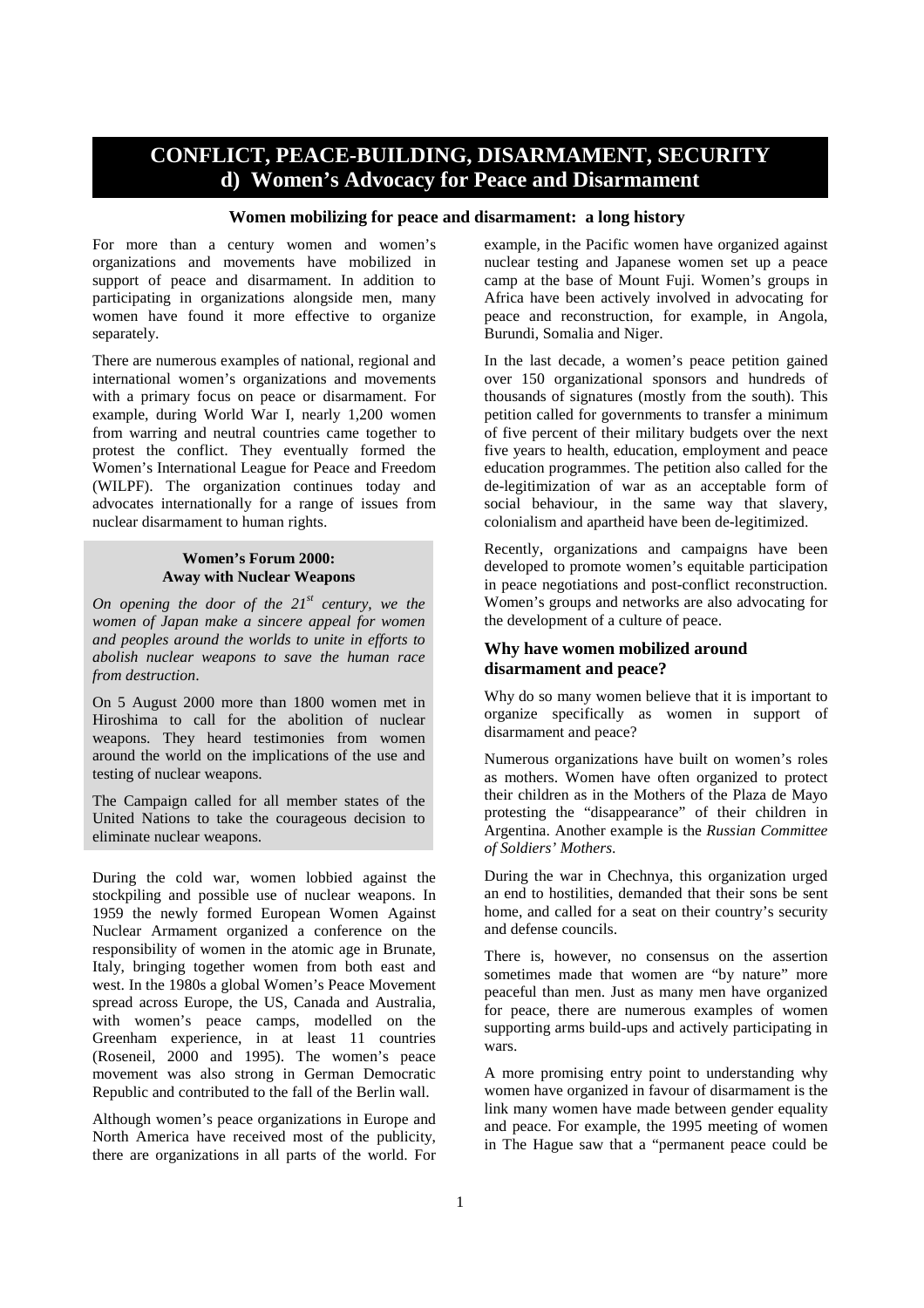built only on the basis of equal rights, including equal rights between women and men, of justice within and between nationals, of national independence and of freedom." (Karl, 1995)

Women's organizations have often argued that peace is more than the absence of war. They have sketched out a continuum of violence, linking violations of human rights, violence against women and structural violence in economic disparities to the violence seen during wars.

Some women have worked to establish cross-conflict ties with other women, finding common cause despite tensions, cultural divides and different nationalities. A good example is the *Coalition of Women for a Just Peace* which brings together Israeli and Palestinian women. Another example from Liberia is contained in the following box.

Whatever the motivation of their founders and members, these women's organizations and movements have been, and continue to be, an important international force.

### **UN conferences, women and peace**

At the **first UN Conference on Women**, **held in Mexico City** in 1975, the three inter-linked goals of equality, development and peace were established. Disarmament was part of the focus on peace. The **third UN Conference on Women in Nairobi** (1985) reaffirmed the commitment to disarmament issues by highlighting the key role women can play, including in nuclear disarmament, and calling for greater support of women's efforts.

In 1995 at the **Fourth World Conference on Women in Beijing**, governments agreed to Strategic Objective E.2: *Reduce excessive military expenditures and control the availability of armaments*. Women's organizations found it important to link disarmament and the prevention of the proliferation of nuclear weapons with women's empowerment. They made the case that expenditures on arms divert resources from education, health and other initiatives that could improve women's lives.

The discussions at the **twenty-third special session of the General Assembly on Follow-up to the Platform for Action** (June 2000) also reaffirmed the links between peace, disarmament and gender equality. The outcome document (A/S-23/10/Rev.1) identified "actions to be taken", including to:

*98 (k) Strengthen efforts toward general and complete disarmament under strict and effective international control, based on the priorities established by the United Nations in the field of disarmament, so that the*

*released resources could be used for, inter alia, social and economic programmes which benefit women and girls.*

*98 (l) Explore new ways of generating new public and private financial resources, inter alia, through the appropriate reduction of excessive military expenditures and the arms trade and investment for arms production and acquisition, including global military expenditures, taking into consideration national security requirements, so as to permit the possible allocation of additional funds for social and economic development, inter alia, for the advancement of women.*

**Security Council Resolution 1325** on women, peace and security, adopted in October 2000, specifically mentions the need to incorporate gender perspectives in all areas of peace support operations, including in disarmament, demobilization and rehabilitation initiatives (para 13).

#### **Liberian Women's Initiative**

In 1993, in the midst of the war in Liberia, Mary Brownell found it intolerable to watch people suffer as regional peace talks went nowhere. The retired schoolteacher was particularly struck by women's silence. "For five years the war was going on, but there was nothing being done in terms of speaking out, making our voices heard. We had women's organizations, but they were largely concerned about relief." Brownell discussed the idea of a women's pressure group to speak out against the war with several friends.

The group ran an advertisement on national radio appealing to women to attend a public meeting in Monrovia's city hall. From there, the Liberian Women's Initiative (LWI) was formed in January 1994. The movement was open to all women, regardless of ethnic, social, religious or political background.

They adopted the strategy of taking a unified stance on issues that affected everyone and chose "disarmament before elections" as their primary advocacy point. The LWI targeted all parties involved in the peace talks and started a programme to assist in the collection of small arms. Their aim was to attend the regional peace talks and advocate grass roots perspectives directly to the faction leaders. Although they were never official participants in the peace talks, they proved to be influential consultants during the process and also acted as monitors to ensure that promises were kept.

Adapted from Anderlini (2000).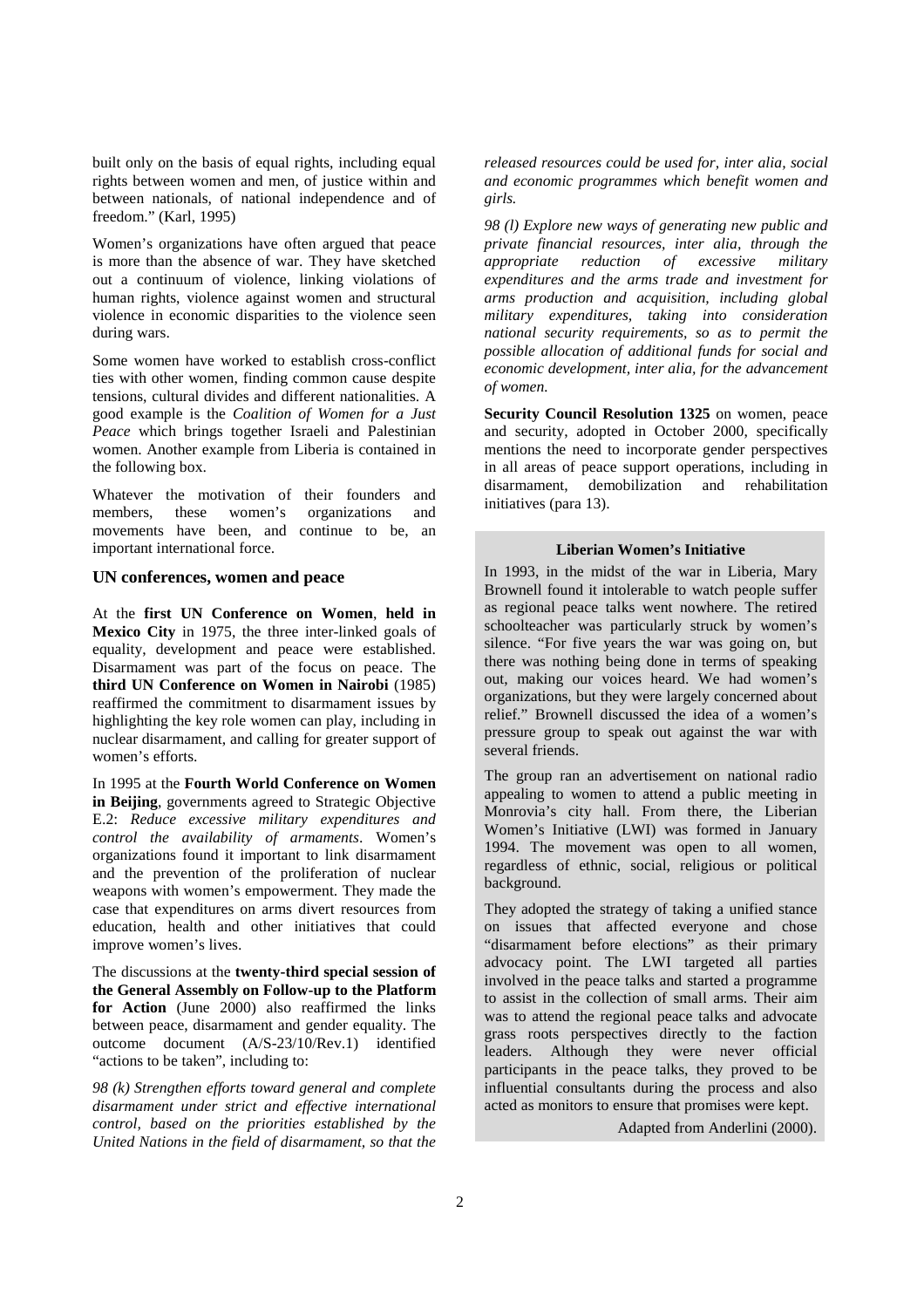Alva Myrdal was a significant influence on the disarmament debate of her time, was instrumental in founding the Stockholm International Peace Research Institute (SIPRI) and received the Nobel Peace Prize in 1982. As Member of Parliament and part of the Cabinet of the Government of Sweden in 1967, she was entrusted the task of promoting disarmament and became familiar with the scientific and technical aspects of the arms race. She was a highly respected figure in the Geneva negotiating committee on disarmament where she emerged as a leader of the nonaligned countries. She summed up her experience in the field in the acclaimed book "The Game of Disarmament".

## **Concrete implications**

 **Making alliances with women's organizations**: International networking on disarmament can benefit through an explicit strategy to seek out the participation of women's organizations and movements -- both those specifically focused on peace issues and those with a general mandate. It may be useful to share information with women's organizations or target them in communications strategies.

Women's organisations with a specific focus on disarmament and peace provide opportunities to reach the broader women's movement. For example, WILPF played an active role in bringing disarmament issues to the 1995 Beijing Conference. They lobbied to ensure that disarmament issues were part of the Beijing *Platform for Action* (PFA). The inclusion of strategic objective E.2 (Reduce excessive military expenditures and control the availability of armaments) in the PFA makes an explicit link between disarmament and gender equality and points out the relevance of disarmament issues for women´s organizations and gender equality advocates around the world.

The intemational women's movement is vibrant and diverse. Greater involvement of this important constituency could facilitate development of more effective disarmament strategies.

 **Supporting women's involvement and meaningful participation in discussions on disarmament:** In addition to involving women's organizations, it is also important to promote the participation of individual women in disarmament discussions -- as technical experts, as representatives of civil society, as spokespeople, as decision-makers.

Furthermore it may also be possible to support improved training and education (such as specific scholarships, support for educational institutions, access to fellowship programmes) for women so that they are well positioned to assume these roles, especially the positions requiring technical expertise.

 **Supporting greater participation of women in peace negotiations:** The Beijing Platform for Action (1995) emphasizes the participation of women in conflict resolution decision-making (Strategic Objective E.1).

Experience has shown, however, that increasing women's access to these discussions and opening the negotiations so that they encompass broad social concerns requires clear goals and concerted efforts.

- **Striving to achieve equal numbers of women and men on bodies working on disarmament issues and at conferences (both as participants and experts):** The development of a roster of women working on specific issues, or in appropriate sub-fields, would greatly facilitate the identification of relevant experts, speakers, decision-makers, and participants. Member States can be specifically encouraged to consider gender perspectives in making nominations.
- **Facilitating women's organizing around peace and disarmament issues**: In attempts to organize around disarmament and peace issues, women often face numerous obstacles. Efforts to provide legitimacy, information and resources to these organizations could contribute to their effectiveness and thus eventually to the broad goals and aims of peace and disarmament. Women's roles in peace education should be actively encouraged and supported.

The International Campaign to Ban Landmines (ICBL) and its coordinator, Jody Williams, were jointly awarded the Nobel Peace Prize in 1996. The Nobel Committee thus recognized the achievement of the Campaign and its chief strategist and spokesperson in seizing the public conscience and building political pressure about the scourge of landmines. Within five years, the international community came together in a unique and unprecedented fashion to adopt the 1997 treaty banning the development, production, stockpiling and use of anti-personnel landmines and the destruction of existing stocks.